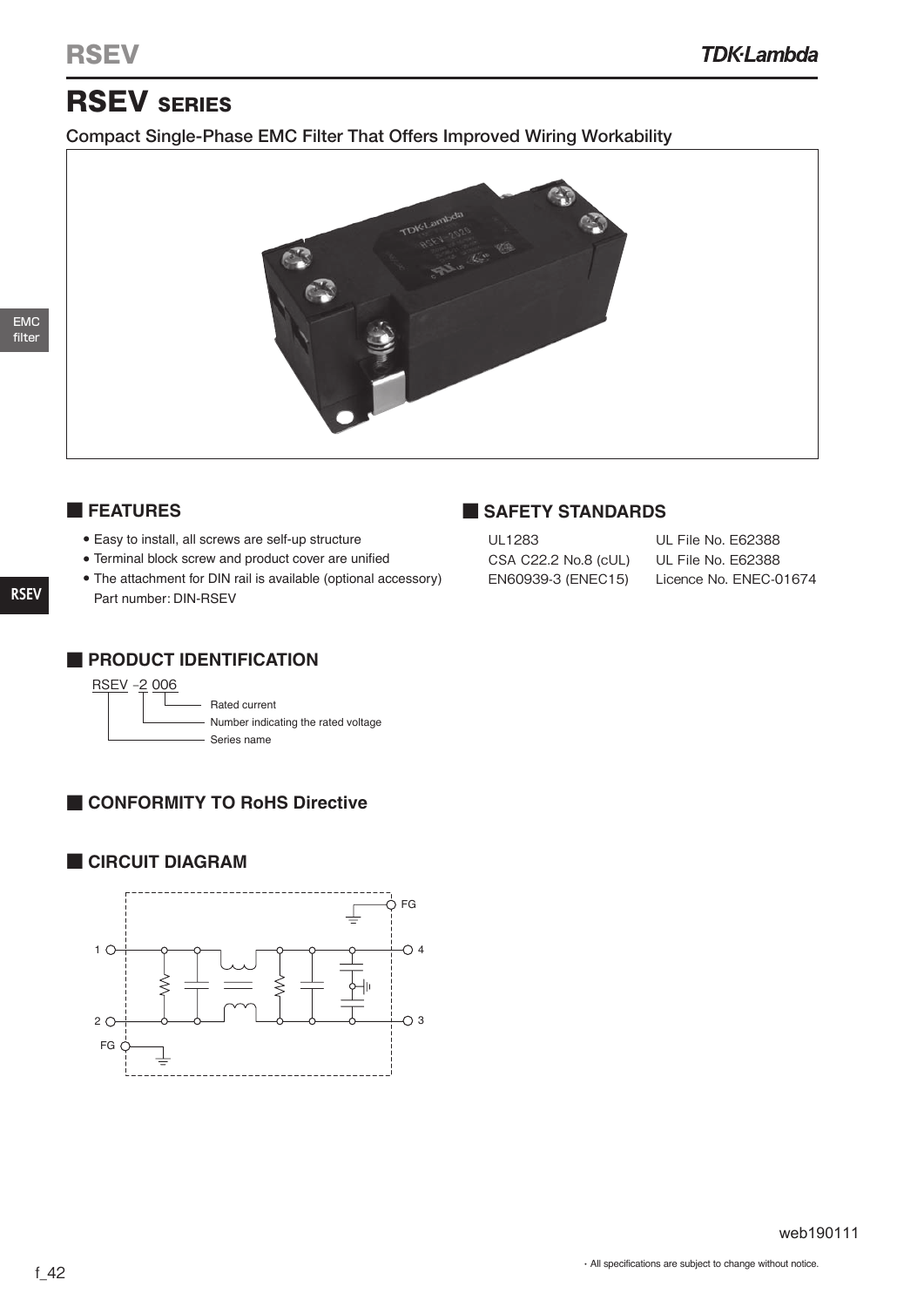#### **■ ELECTRICAL CHARACTERISTICS**

| Part No.         | Rated<br>voltage<br>(AC/DC) | Rated<br>current<br>(AC/DC) | Withstand<br>voltage | Insulation<br>resistance | Leakage<br>current                   | Operating<br>temperature<br>range | With<br>derating<br>over | DC<br>resistance<br>$(m \Omega)$ | Attenuation frequency range (MHz) |                   | Weight |
|------------------|-----------------------------|-----------------------------|----------------------|--------------------------|--------------------------------------|-----------------------------------|--------------------------|----------------------------------|-----------------------------------|-------------------|--------|
|                  |                             |                             |                      |                          |                                      |                                   |                          |                                  | Common mode                       | Differential mode |        |
|                  |                             |                             |                      |                          |                                      |                                   |                          |                                  | at 25dB                           | at 25dB           | (g)    |
| <b>RSEV-2006</b> | 250V                        | 6A                          | AC.2500V             | $100M\Omega$<br>min.     | 1 <sub>m</sub> A max.<br>[250V/60Hz] | $-25$ to $+85^{\circ}$ C          | $+55^{\circ}$ C          | 110 max.                         | 0.1 to 30                         | 0.2 to 30         | 150    |
| <b>RSEV-2010</b> |                             | 10A                         |                      |                          |                                      |                                   |                          | 40 max.                          | 0.2 to 30                         | 0.2 to 30         | 150    |
| <b>RSEV-2016</b> |                             | 16A                         | 60s                  | [DC500V/                 |                                      |                                   |                          | 20 max.                          | 0.6 to 30                         | 0.3 to 30         | 150    |
| <b>RSEV-2020</b> |                             | 20A                         | [line - earth]       | 1 <sub>min</sub> ]       |                                      |                                   |                          | 10 max.                          | 0.8 to 30                         | 0.4 to 30         | 150    |
| <b>RSEV-2030</b> |                             | 30A                         |                      |                          |                                      |                                   |                          | 6 max.                           | 2 to 30                           | 0.5 to 30         | 150    |

EMC filter

#### **■ DERATING GRAPH**



#### **■ MECHANICAL**





 $10.0 + 1.0$ Ľ  $\Box$  $14.0 \pm 1.0$  $4-M4$ 

Dimensions in mm